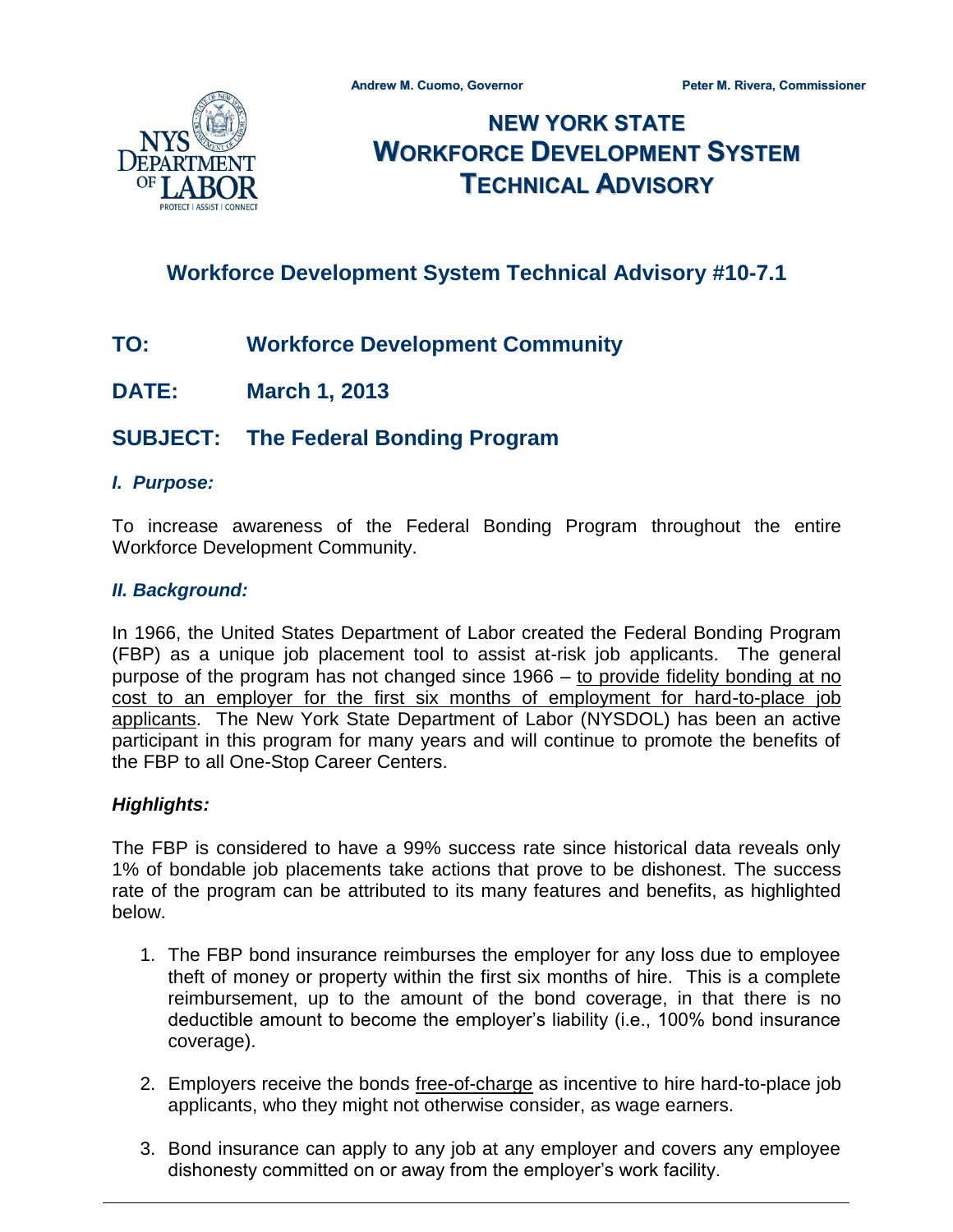- 4. Any full- or part-time employee paid wages (with Federal taxes automatically deducted from pay) can be bonded.
- 5. Self-employed persons cannot be covered under the FBP; however, persons hired by "temp agencies" for long term assignments six months or more in duration or for temporary-to-permanent positions can be bonded.
- 6. Bonds can also be issued to cover incumbent workers who need bonding to prevent being laid off or to secure transfer or promotion to a different job at their company.
- 7. The previous maximum allowable six-month coverage was \$10,000. Effective with the issuance of this advisory, the maximum six-month coverage is now \$25,000.

### *Target Populations:*

All One-Stop Career Center staff should have an understanding of the target populations of adults and youth that may benefit from the FBP since job seekers who fall within any of these populations often are denied employment consideration due to their personal backgrounds. According to USDOL, the FBP covers any person who needs the coverage in order to get a job, including individuals in the following groups:

- Ex-offenders
- Recovering substance abusers (alcohol and/or drug abuse)
- Individuals with poor credit or who have declared bankruptcy
- Dishonorable military discharge
- Individuals with a lack of employment history
- Youth who have participated in any State- or local-operated summer or yearround youth program

Please note bonds can now be used to cover participants of any summer youth program operated by State and/or local government agencies as long as the participant meets the state's minimum age requirement for employment and the employer automatically deducts federal payroll taxes.

The incentive to promote the FBP to employers and job seekers has never been greater since approximately 70% of employers are currently conducting background and/or credit checks on potential hires. In some cases, these background and/or credit checks result in otherwise qualified candidates being denied employment if a poor credit history is discovered. This practice is currently legal in New York State and nationwide as the Fair Credit Reporting Act permits employers to deny employment to qualified applicants based solely on a poor credit history.

## *III. Action:*

The FBP service delivery has been streamlined to take only a few minutes time. The "user-friendly" characteristic of the FBP is reflected in its key operating features as follows: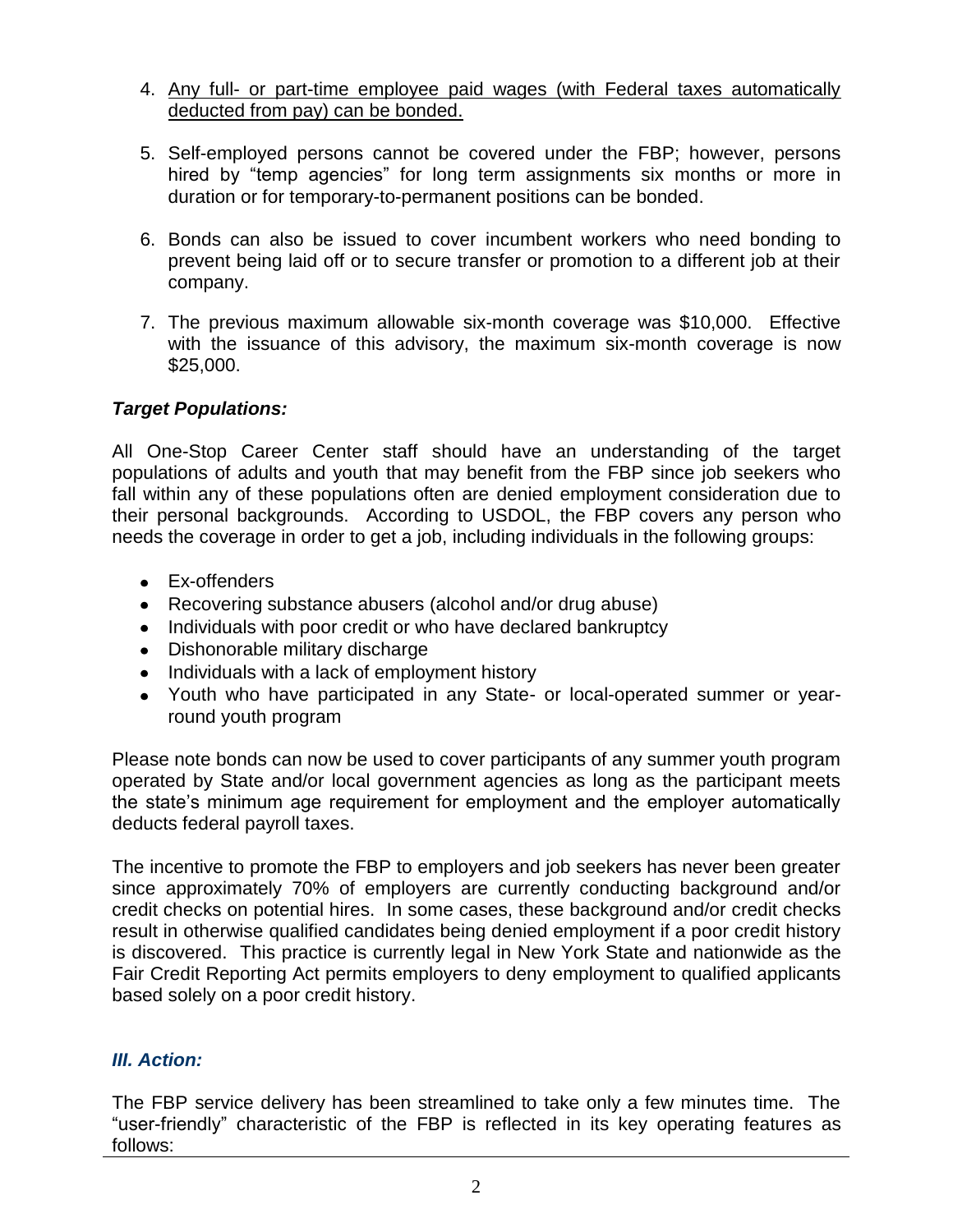- NO special application form for job seeker to complete
- NO bond approval processing
- NO papers for employer to submit or sign
- NO follow-up and NO termination actions required for bonds issued
- NO deductible in bond insurance amount if employee dishonesty occurs
- NO age requirements for bondee (other than legal working age in State)
- NO other U.S. program provides Fidelity Bond services
- NO federal regulations exist covering bonds issued

All One-Stop Career Center staff are encouraged to promote the benefits and userfriendly characteristics of the FBP. Only NYSDOL staff, however, can actually arrange for the issuance of a bond. Additional guidance follows:

- 1. For any bond request, there **MUST** be a job offer and a starting date before a bond can be issued. The Department cannot issue a bond unless an individual has a verified job offer and starting date. It will be necessary to have contact with the employer before a determination is made to issue a bond. Contact with the employer is made to verify–
	- $\bullet$  job offer
	- start date
	- employer's Federal Employment Identification Number (FEIN)
	- worker meets the legal age for working in New York State
	- worker will be paid wages with Federal taxes automatically deducted
	- job to be filled has the potential to last at least six months

The verification process as highlighted above can be executed by any One-Stop Career Center staff member (either NYSDOL or non-NYSDOL). If the verification process proves affirmative, and the individual qualifies under the FBP, only NYSDOL staff are permitted to process the bond request. Therefore, all non-NYSDOL staff are requested to gain the assistance of a NYSDOL staff person to complete the bond request.

2. The actual paperwork required to issue bonds is the responsibility of One-Stop Career Center NYSDOL staff. Attachment A contains instructions for NYSDOL staff regarding this process.

### *IV. Inquiries:*

The FBP is a statewide administered program where numerous questions may arise concerning the routine operations of the FBP on any given day. In an effort to expedite general inquiries that cannot be answered at the local level, you are requested to contact the Local Bonding Coordinator assigned to your geographic area.

For a complete list of Local Bonding Coordinators with contact information, please visit the NYSDOL Federal Bonding Program website at:

<http://www.labor.ny.gov/businessservices/services/fbp.shtm>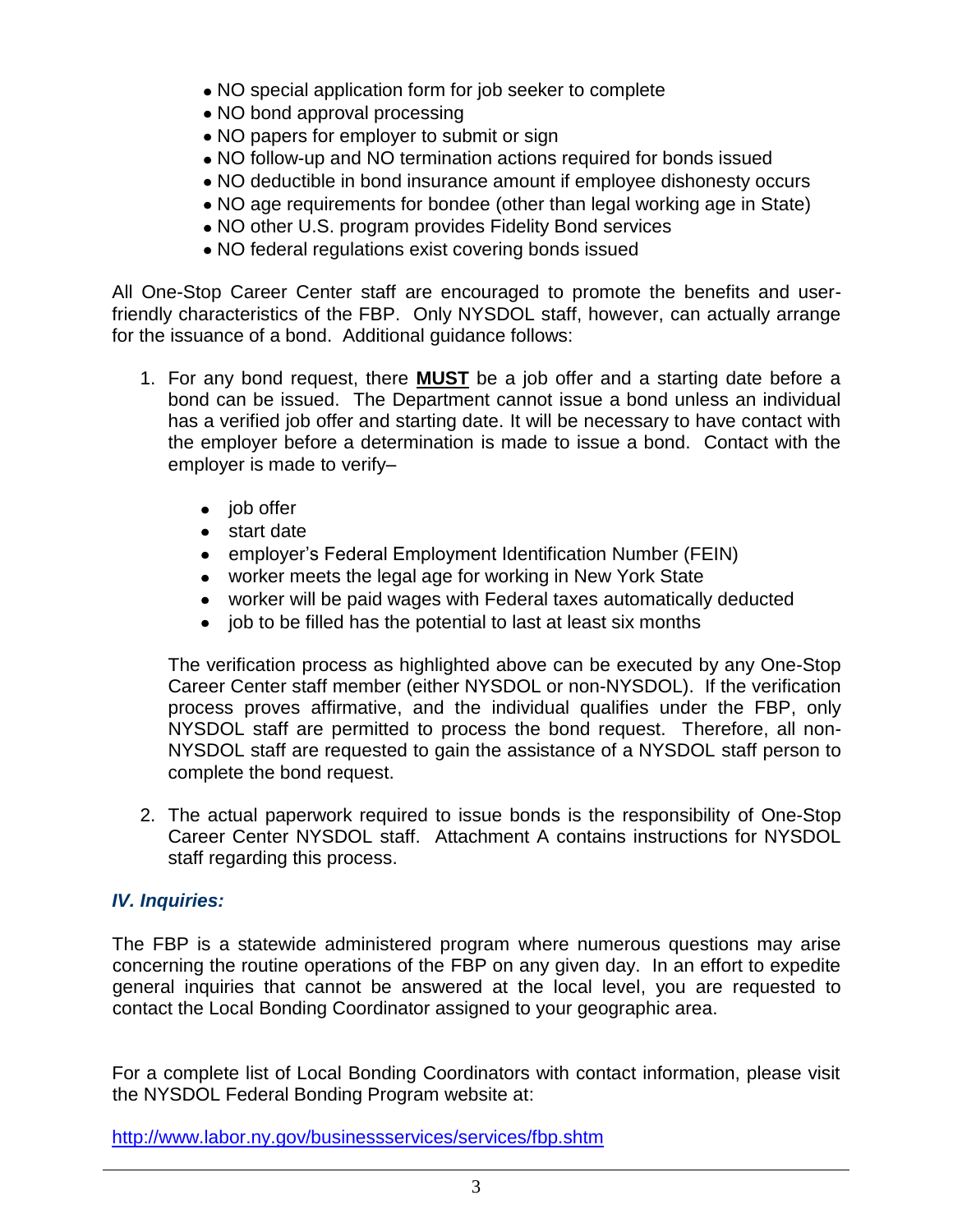In those instances where you are requested to contact the State Bonding Coordinator, please call (518) 485-2151 or email [SpecialPopulations@labor.ny.gov.](mailto:SpecialPopulations@labor.ny.gov)

## *V. References:*

- 1. The Bond Fact Sheet (Publication P239) is available and should be on-hand at all One-Stop Career Centers as a reference sheet for answering the basic questions from staff, job seekers, employers, and One-Stop partners regarding the FBP. Publication P239 can be ordered on the BAFM system (by NYSDOL staff only) or by contacting the State Bonding Coordinator at (518) 485-2151.
- 2. Form ES699.3 "Federal Bonding Program Information" is available on the Department's Intranet at [http://sdolintranet:81/forms/ES%20699.3.pdf.](http://sdolintranet:81/forms/ES%20699.3.pdf) This is a helpful fact sheet to be used when answering inquiries.
- 3. The Federal Bonding Program website (administered by the program agent, The McLaughlin Company) at<http://www.bonds4jobs.com/index.html>

## *VI. Attachments:*

**Attachment A: [Federal Bond Processing for NYSDOL Staff](http://labor.ny.gov/workforcenypartners/ta/TA10-7-1-attachment-a.pdf)**